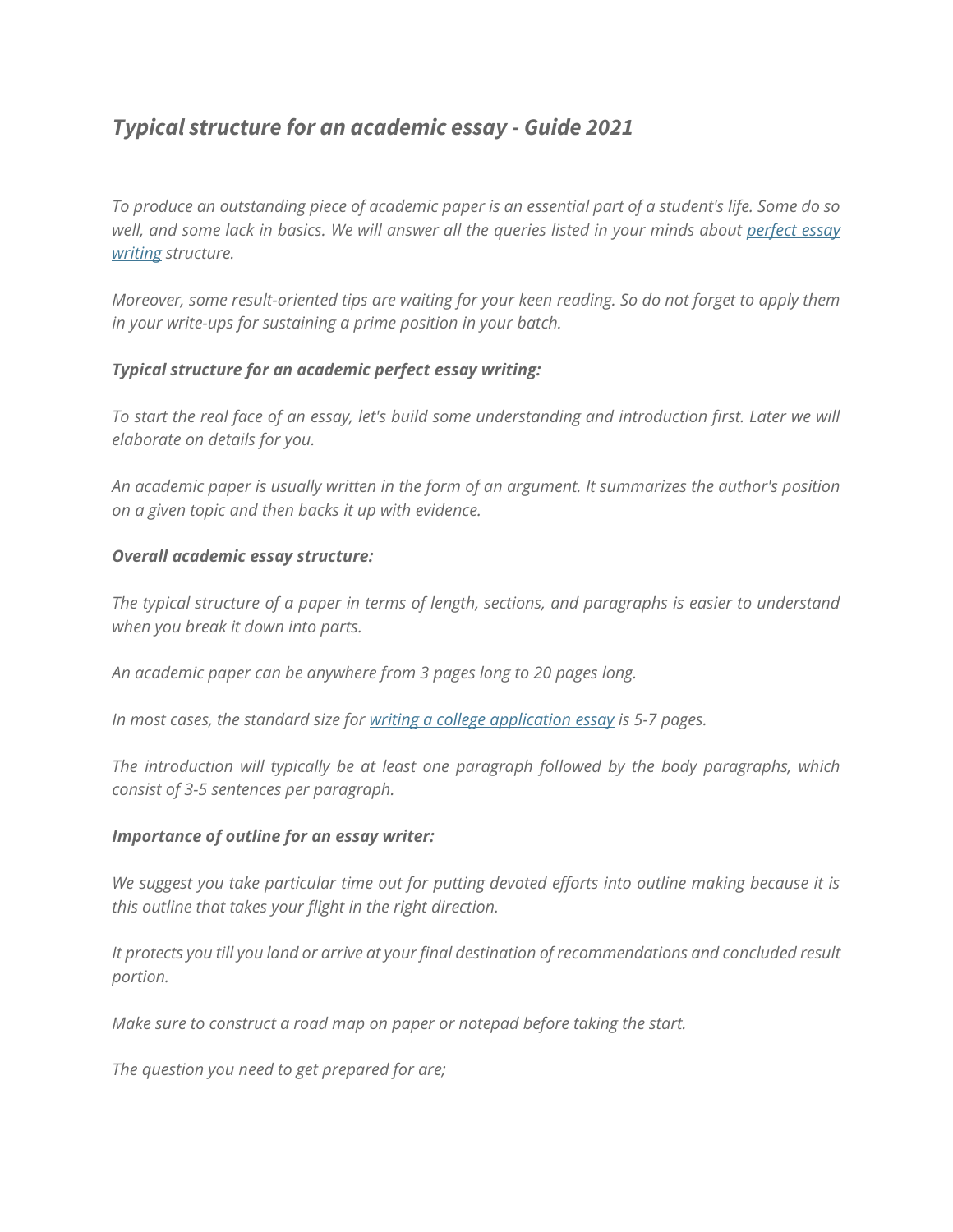- •
- o *What are you going to add to the introduction?*
- o *What would be your thesis or main statement which represents the whole essay?*
- o *How will the title be covered by whole body passages?*
- o *What are the ways to check the credibility of sources and authors for referencing?*
- o *What is the requirement of my essay for data methodology? Whether it would be from literature review or examination of published papers? Do I need to construct figures and graphs or not?*

### *Introductory Paragraphs:*

*Feel free to expand on your introduction paragraph to include comparisons between different essay structures, information about the importance of clarity, and so on.*

*Keep in mind that you should not keep repeating your introduction or thesis statement.*

*A well-written introduction leads the reader into the body of your [college](https://perfectessaywriting.com/college-paper) paper, which should be coherent and make sense while following a logical order.*

### *The main body of the paper:*

*The body of the essay is the most important component of any article. Therefore, you need to have a clear idea about what you are going to write many days before you start your writing.*

*You want to have a balanced body that includes structurally similar paragraphs with varied content.*

*Each body paragraph contains a separate topic sentence and then statements to refer the discussion to the main title of an essay or thesis sentence.*

*You must keep in mind that each paragraph backs up the whole essay. The gap which is left in connecting or linking paragraphs with each other leaves room for questions on credibility and lousy scoring.*

### *A summarized conclusion:*